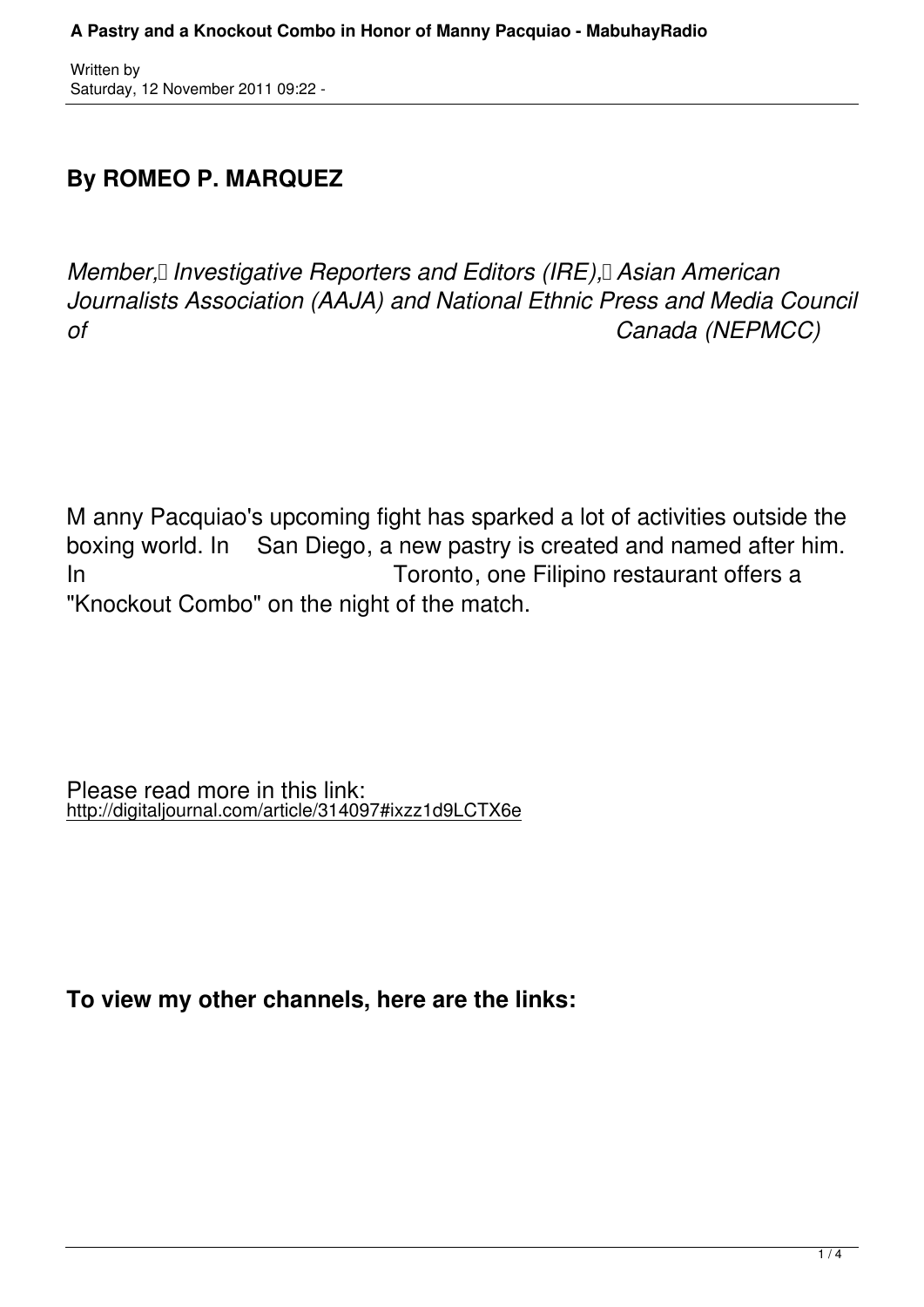**1. For Filipino community news, visit** The Filipino Web Channel: http:/ **/www.youtube.com/user/FilipinoWebChannel#g/u**

**2. For mainstream news in Canada and the United States, visit The Gotcha Journalist's Currents & Breaking News Channel: http://www.youtube.com/user/TheGotchaJournalist#g/u**

**3. For Filipino entertainment news, visit The Filipino Web Entertainment Channel: http://www.youtube.com/user/FilWebEntertain ment#g/u**

## **For other stories and photos, please visit:**

- 1. http://currentsbreakingnews.blogspot.com/
- 2. http://torontonewsroom.blogspot.com/
- 3. http://timecircumstance.blogspot.com/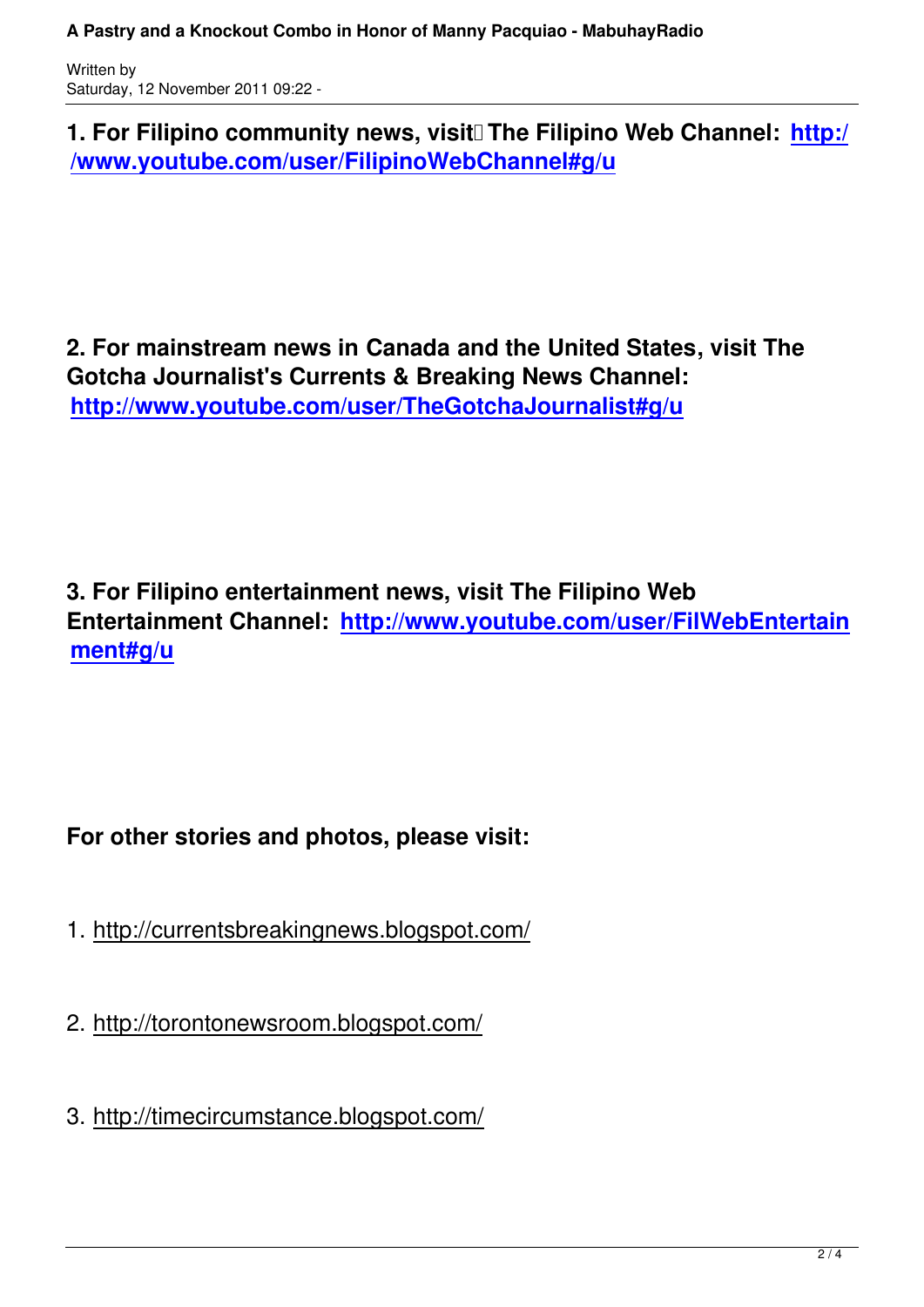Written by Saturday, 12 November 2011 09:22 -

- 4. http://travelsthemes.blogspot.com/
- 5. http://gotchajournalist.blogspot.com/ .

## **PHILIPPINE VILLAGE VOICE/The Filipino Web Channel - Redefining** *Community News*

**Currents & Breaking News** 

/ News That Fears None, Views That Favor Nobody / OPINION/COMMENTARY

... A community service of Philippine Village Voice (PhilVoice News@gmail.com) for the information and understanding of Filipinos an[d the](mailto:PhilVoiceNews@gmail.com)%20m) [diverse communities in](mailto:PhilVoiceNews@gmail.com)%20m)